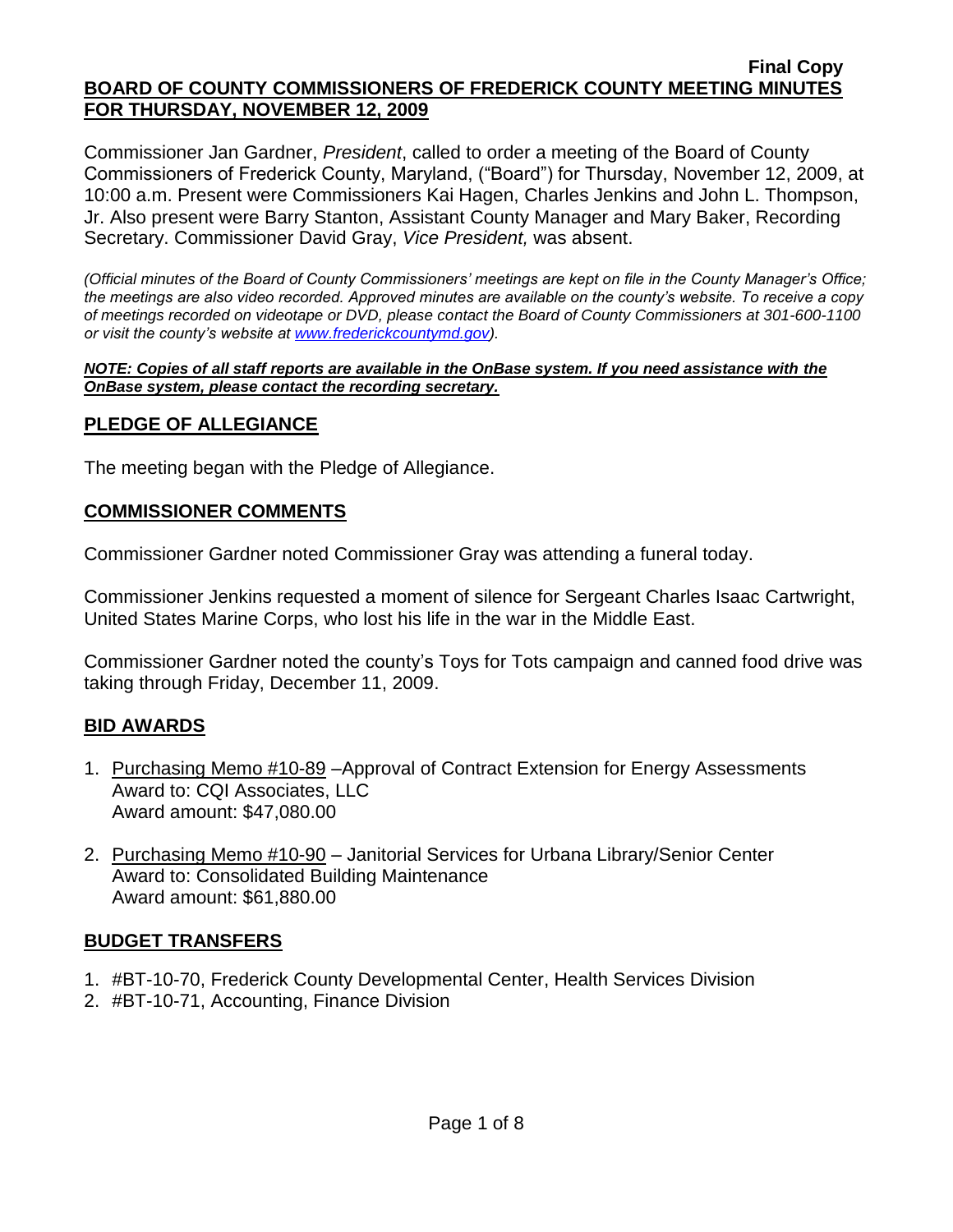# **GRANTS**

- 1. Infants and Toddlers Program American Recovery and Reinvestment Act Funds Part 2 Application - Monica Grant, Health Services Division
- 2. FY 2010 Maryland Smoke Alarms for Everyone (SAFE) Grant from Maryland Department of Health and Mental Hygiene and Associated Budget Transfer - Marc McNeal, Fire and Rescue Services Division

# **CHANGE ORDERS**

- 1. Revised Paving and Stormdrain, Montevue Salt Dome, Contract No. 09-CP-68/C21007, Change Order No. 3 - Chuck Nipe and Dave Ennis, Public Works Division
- 2. Mussetter Road and Bituminous Overlay, Contract No. C28365 and C29918, Change Order No. 6 - Charles Nipe and Tom Meunier, Public Works Division

Commissioner Jenkins requested to pull Grant #1 for discussion.

Commissioner Jenkins moved approval of the consent agenda as presented with the exception of Grant #1. Commissioner Hagen seconded the motion that passed 4-0 with Commissioner Gray absent.

### **ADMINISTRATIVE BUSINESS**

## **Approval of Board of County Commissioners' Meeting Minutes**

The meeting minutes were approved by unanimous consent.

#### **Bid Award – Purchasing Memo #10-77, Contract with Dr. Karla Paylor to Provide Pediatrician Services to Clients of the Child Advocacy Center – Hal Good, Finance Division**

Mr. Good presented the purchasing memo.

Commissioner Jenkins moved approval of Purchasing Memo #10-77 as presented and requested this item come back before the Board for the next renewal. Commissioner Hagen seconded the motion that passed 3-1 with Commissioner Thompson opposed and Commissioner Gray absent.

### **Childcare Center/Nursery School Draft Text Amendment - Eric Soter and Shawna Lemonds, Planning Division**

Mr. Soter and Ms. Lemonds presented the proposed changes to the text amendment that would allow childcare center/nursery schools as a permitted use within the agricultural zoning district.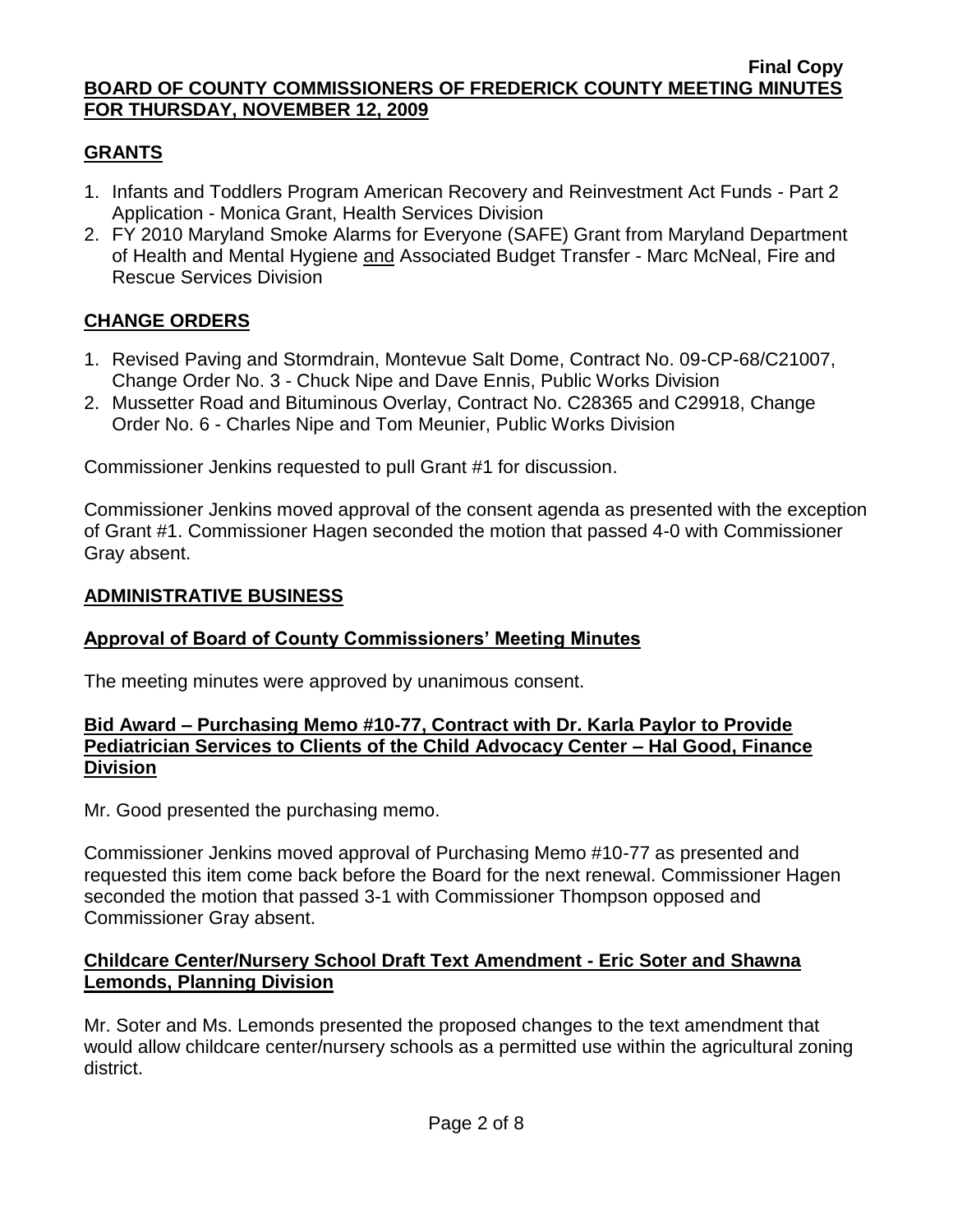Commissioner Hagen moved to initiate the public hearing process to include the two-tier approach including removing the 10% cap on the building floor area requirement and for staff to replace language to state the Board of Appeals could set the number of children and floor space allowed. Commissioner Jenkins seconded the motion that passed 3-1 with Commissioner Thompson opposed and Commissioner Gray absent.

### **Infants and Toddlers Program American Recovery and Reinvestment Act Funds - Part 2 Application - Monica Grant, Health Services Division (Grant #1 from Consent Agenda)**

Dr. Monica Grant provided information regarding the grant.

Commissioner Hagen moved approval of the grant as presented. Commissioner Gardner seconded the motion that passed 3-1 with Commissioner Thompson opposed and Commissioner Jenkins voted in favor of Commissioner Gray.

# **Village Center Zoning District Institutional Footprint Modification Draft Text Amendment - Eric Soter and Shawna Lemonds, Planning Division**

Mr. Soter and Ms. Lemonds presented the proposed text amendment that would increase the square footage of commercial buildings within a village center.

Commissioner Jenkins moved to initiate the public hearing process to change the square footage as presented. Commissioner Hagen seconded the motion that passed 4-0 with Commissioner Gray absent.

Public comment was taken from:

- **Noel Manalo, Miles & Stockbridge**
- Reverend Paul Mundey, Frederick Church of the Brethren
- **Jim McIntosh**
- Carole Sepe
- Tim May

# **DIRECTOR'S REPORT – Al Hudak, Public Works Division**

Mr. Hudak and staff presented updates within his division.

# **COMMISSIONERS COMMENTS**

None.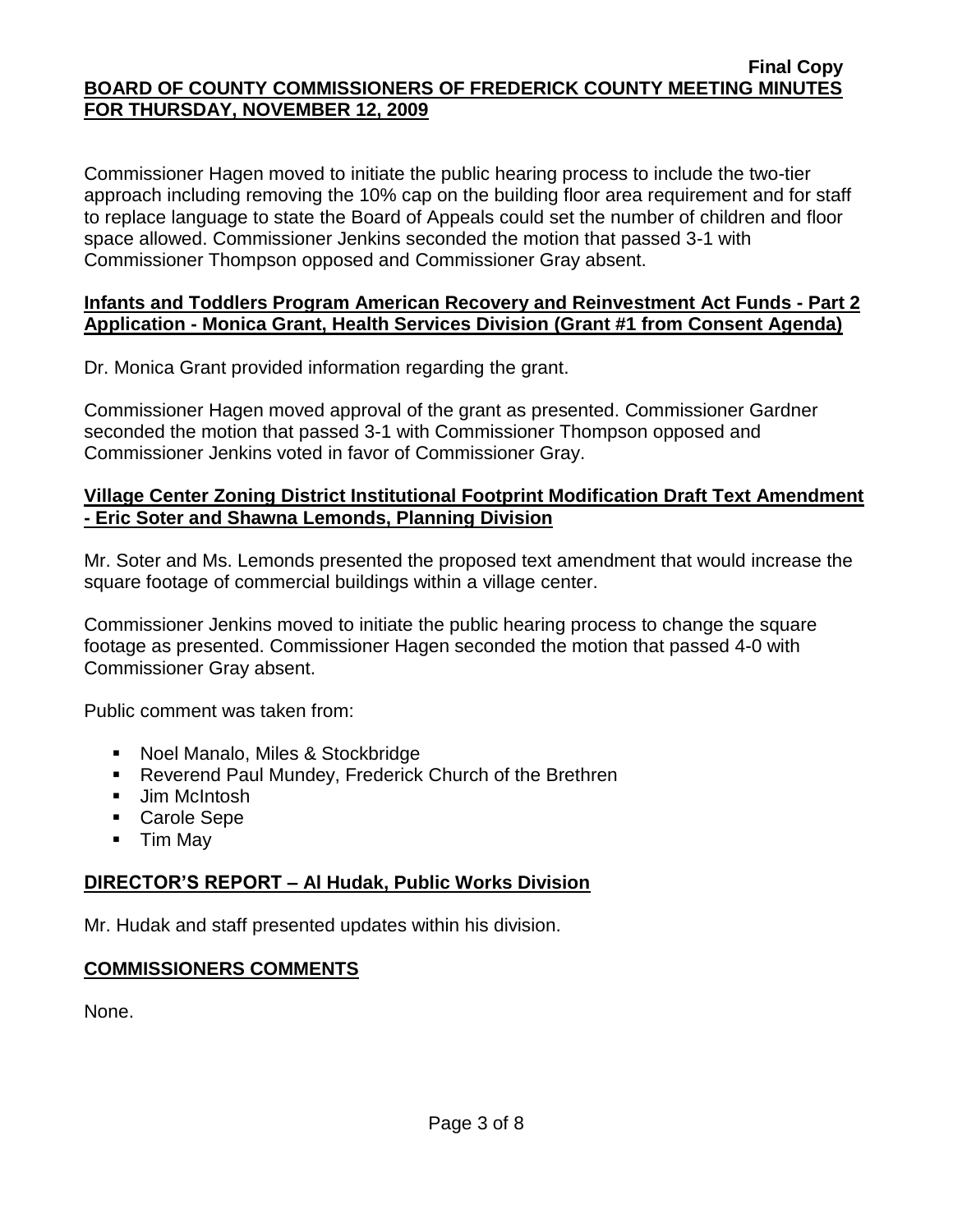# **QUESTIONS - PRESS**

None.

# **PUBLIC COMMENTS:**

None.

# **CLOSED SESSION**

Commissioner Hagen moved to proceed into closed session in accordance with Maryland Annotated Code State Government Article § 10-508(a)(3) To consider the acquisition of real property for a public purpose and matters directly related thereto. Commissioner Jenkins seconded the motion that passed 3-1 with Commissioner Thompson opposed and Commissioner Gray absent.

Commissioner Jenkins moved to proceed into closed session in accordance with Maryland Annotated Code State Government Article § 10-508(a)(1) To discuss: (i) The appointment, employment, assignment, promotion, discipline, demotion, compensation, removal, resignation, or performance evaluation of appointees, employees, or officials over whom it has jurisdiction; or (ii) Any other personnel matter that affects one or more specific individuals. Commissioner Hagen seconded the motion that passed 4-0 with Commissioner Gray absent.

# **ADJOURN**

The meeting adjourned at 11:45 a.m.

 Mary E. Baker Recording Secretary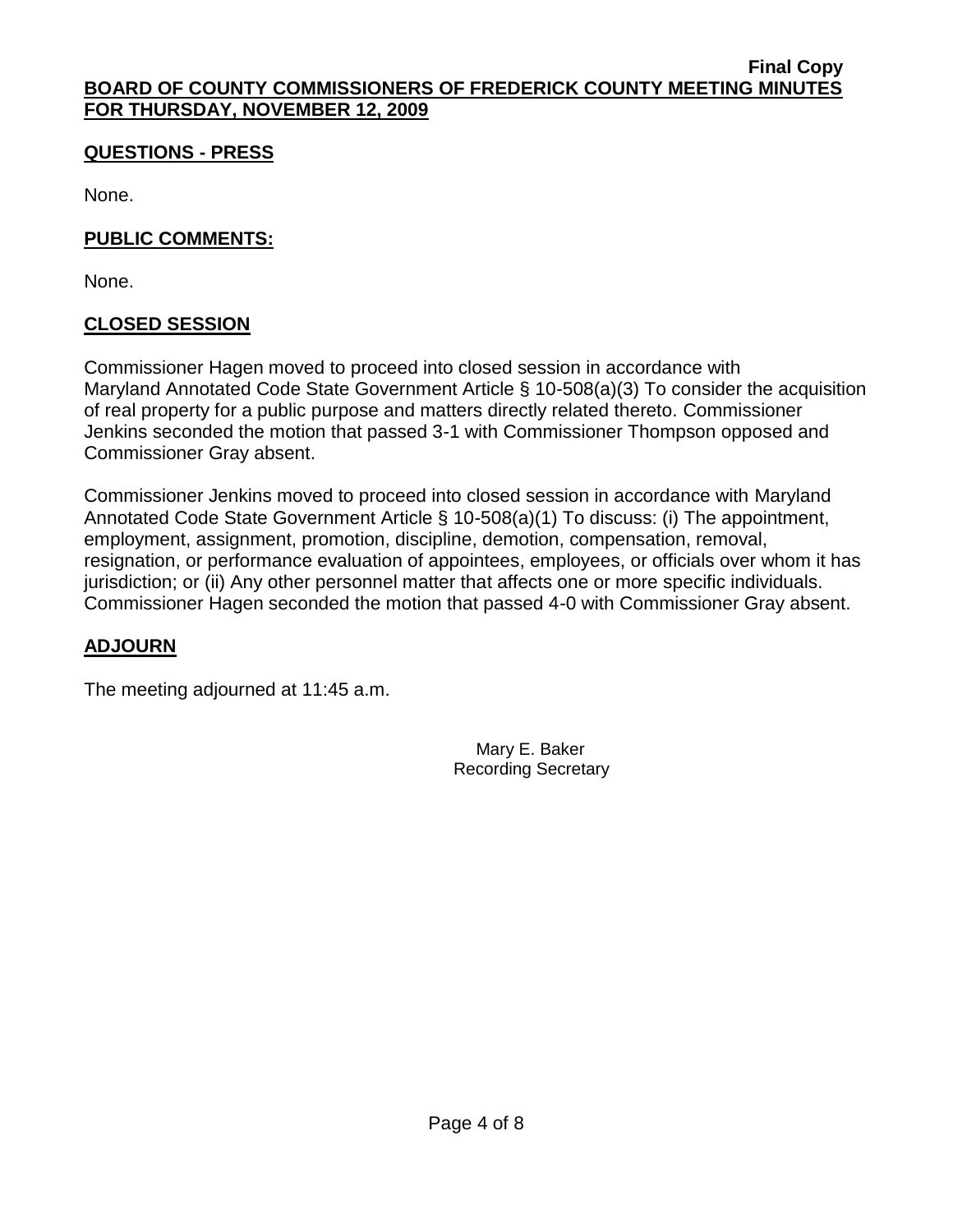### **FORM OF STATEMENT FOR CLOSING THE MEETING OF THURSDAY, NOVEMBER 12, 2009**

# **STATUTORY AUTHORITY TO CLOSE SESSION**

# **State Government Article §10-508(a):**

(3) To consider the acquisition of real property for a public purpose and matters directly related thereto.

# **Motion:**

Commissioner Hagen moved to proceed into closed session in accordance with Maryland Annotated Code State Government Article § 10-508(a)(3) To consider the acquisition of real property for a public purpose and matters directly related thereto. Commissioner Jenkins seconded the motion that passed 3-1 with Commissioner Thompson opposed and Commissioner Gray absent.

### **Topic to be Discussed:**

To consider the acquisition of and financing for real property to be used for County purposes.

Mary E. Baker Recording Secretary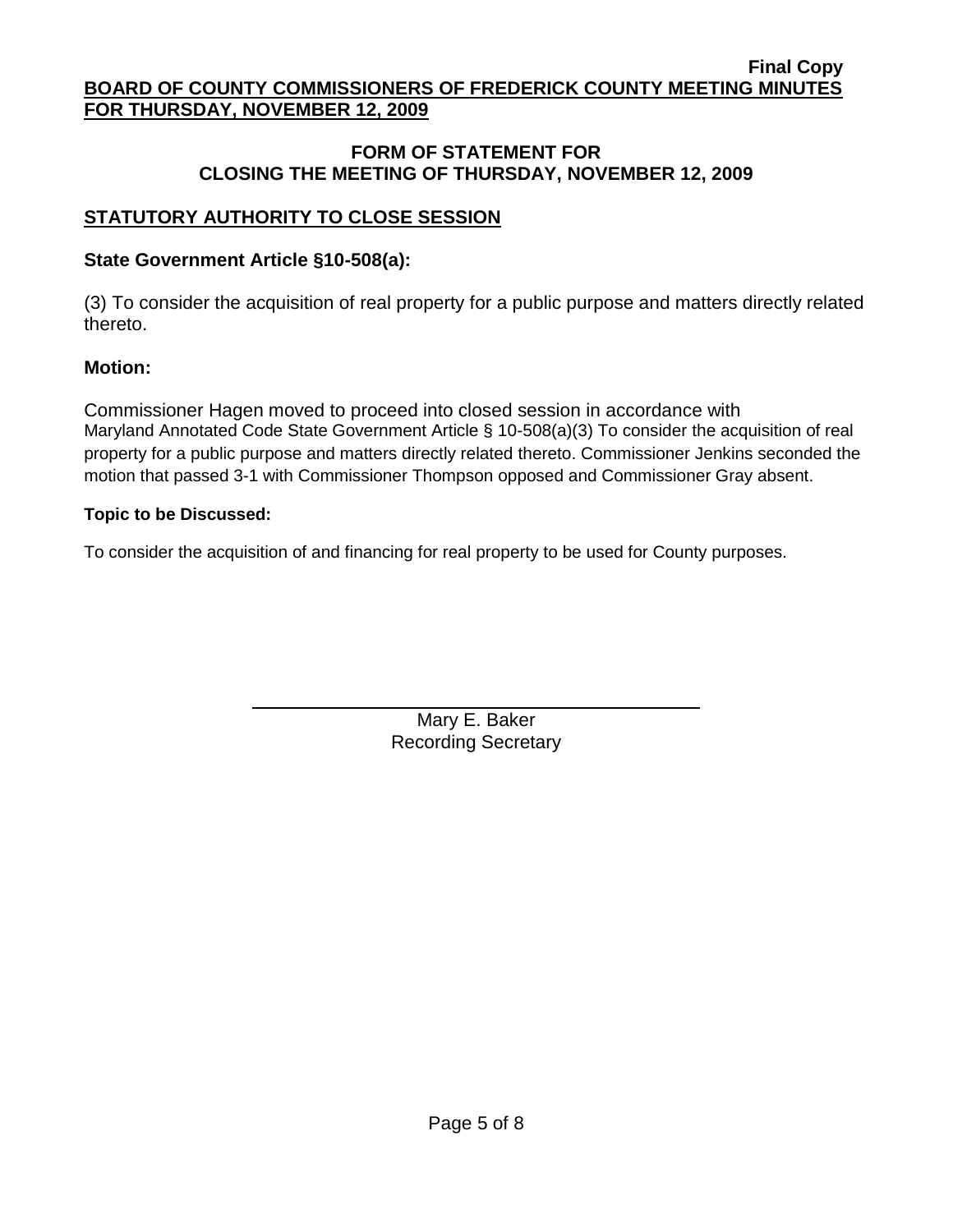#### **FORM OF STATEMENT FOR MINUTES OF NEXT OPEN MEETING ON MONDAY, NOVEMBER 16, 2009, FOLLOWING THE CLOSED MEETING OF THURSDAY, NOVEMBER 12, 2009**

# **STATUTORY AUTHORITY TO CLOSE SESSION**

# **State Government Article §10-508(a):**

(3) To consider the acquisition of real property for a public purpose and matters directly related thereto.

# **Motion:**

Commissioner Hagen moved to proceed into closed session in accordance with Maryland Annotated Code State Government Article § 10-508(a)(3) To consider the acquisition of real property for a public purpose and matters directly related thereto. Commissioner Jenkins seconded the motion that passed 3-1 with Commissioner Thompson opposed and Commissioner Gray absent.

### **Others in Attendance:**

B. Stanton, J. Mathias, D. Browning, J. Kroll, and M. Baker

## **Topic Discussed:**

To consider the acquisition of and financing for real property to be used for County purposes.

## **Action Taken:**

The Board approved staff's recommendations.

Mary E. Baker Recording Secretary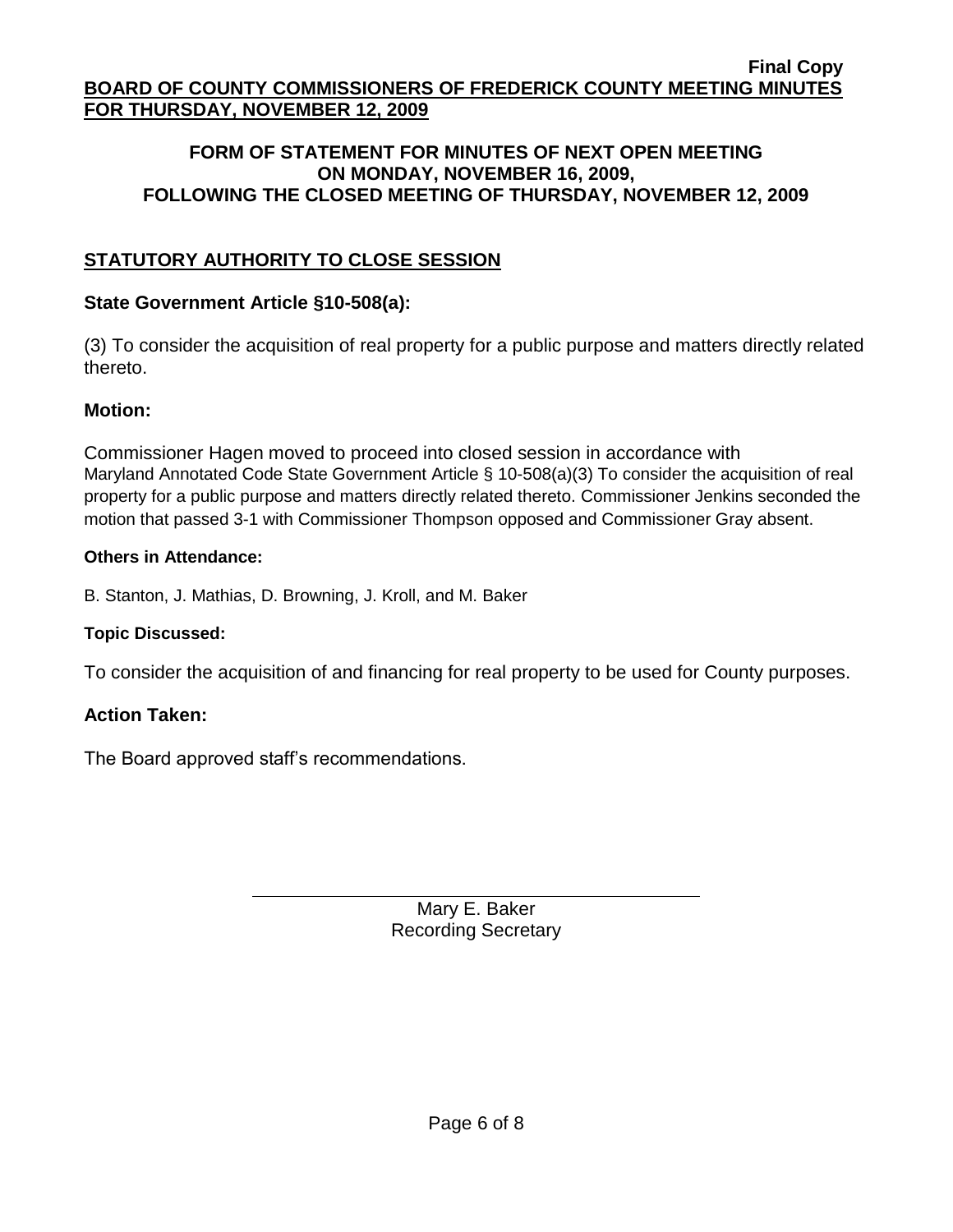### **FORM OF STATEMENT FOR CLOSING THE MEETING OF THURSDAY, NOVEMBER 12, 2009**

# **STATUTORY AUTHORITY TO CLOSE SESSION**

# **State Government Article §10-508(a):**

(1) To discuss: (i) The appointment, employment, assignment, promotion, discipline, demotion, compensation, removal, resignation, or performance evaluation of appointees, employees, or officials over whom it has jurisdiction; or (ii) Any other personnel matter that affects one or more specific individuals.

# **Motion:**

Commissioner Jenkins moved to proceed into closed session in accordance with Maryland Annotated Code State Government Article § 10-508(a)(1) To discuss: (i) The appointment, employment, assignment, promotion, discipline, demotion, compensation, removal, resignation, or performance evaluation of appointees, employees, or officials over whom it has jurisdiction; or (ii) Any other personnel matter that affects one or more specific individuals. Commissioner Hagen seconded the motion that passed 4-0 with Commissioner Gray absent.

### **Topic to be Discussed:**

To review applications for hiring of a director position.

Mary E. Baker Recording Secretary